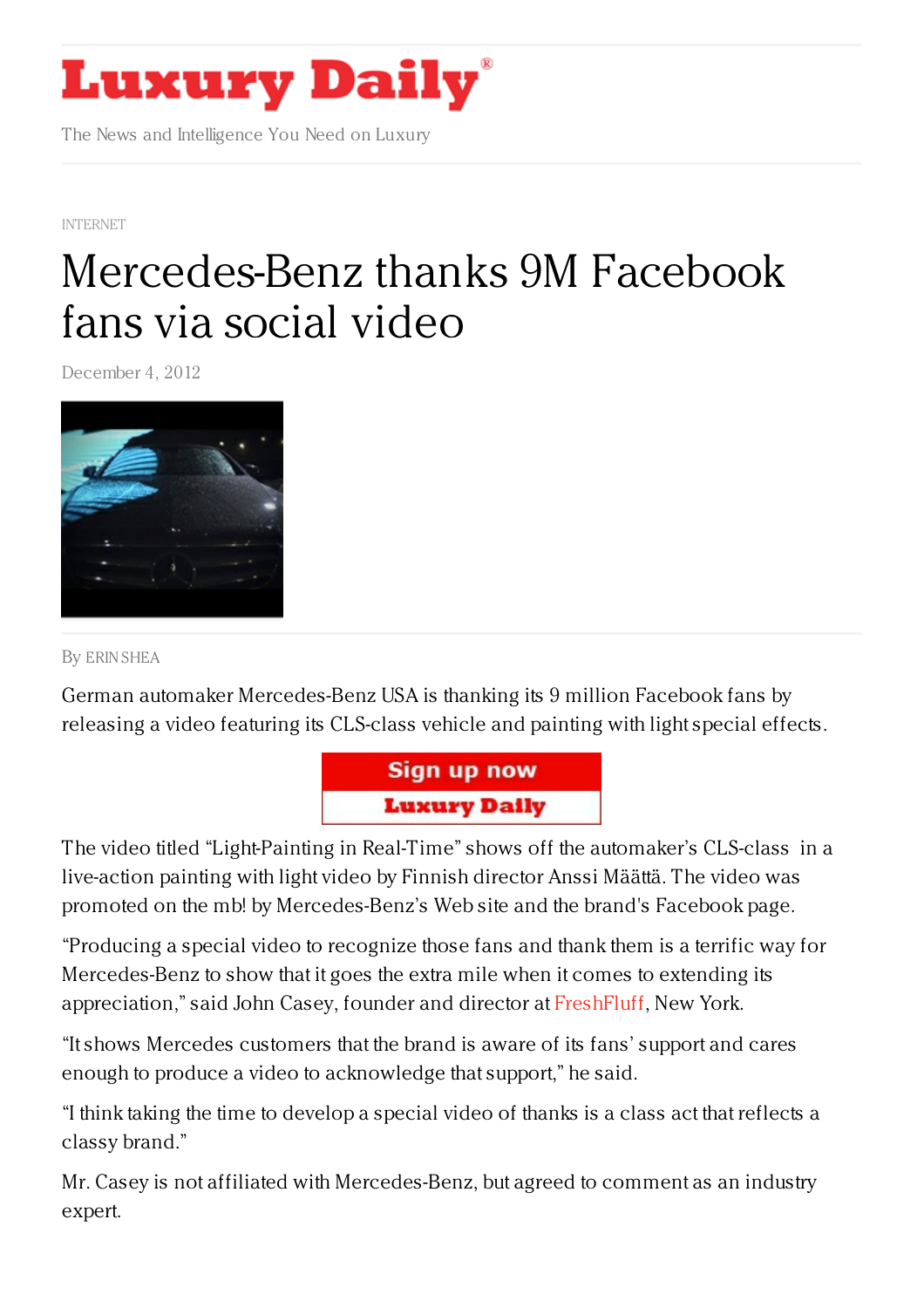[Mercedes-Benz](http://www.mercedes-benz.com) was not available to comment before press deadline.

## Light show

The approximately minute-long video starts off with a black screen with flashes of colored light.



## Light painting video

Lights in the air dimly light the area around a Mercedes-Benz vehicle.

The lights are first shown around a CLS-class vehicle, then it cuts to an inside the vehicle view of the lights for a couple of seconds.

The number 9 million is drawn out with lights in front of the CLS.

Then the light artist writes "Fans" and "Thank you" with the lights.

The Mercedes-Benz logo also appears along with the other light creations around the vehicle.

Then, the screen cuts to black and text appears that reads, "Mercedes-Benz says thank you for 9,000,0000 fans on Facebook!"

The screen finally prompts users to "Join the conversation" via Mercedes-Benz social media pages and provides links to those pages.

Embedded Video: <http://player.vimeo.com/video/54705499?badge=0>

## Light-Painting in Real-Time video

The extra mile

The social video was a creation collaboration between mb! by Mercedes-Benz and Finnish director Mr. Määttä, who has been working with live-painting videos for over a year.

Mercedes-Benz posted the video on its own Facebook page with a thank-you note attached.

A still image from the video is the cover photo on Mercedes-Benz Facebook page.